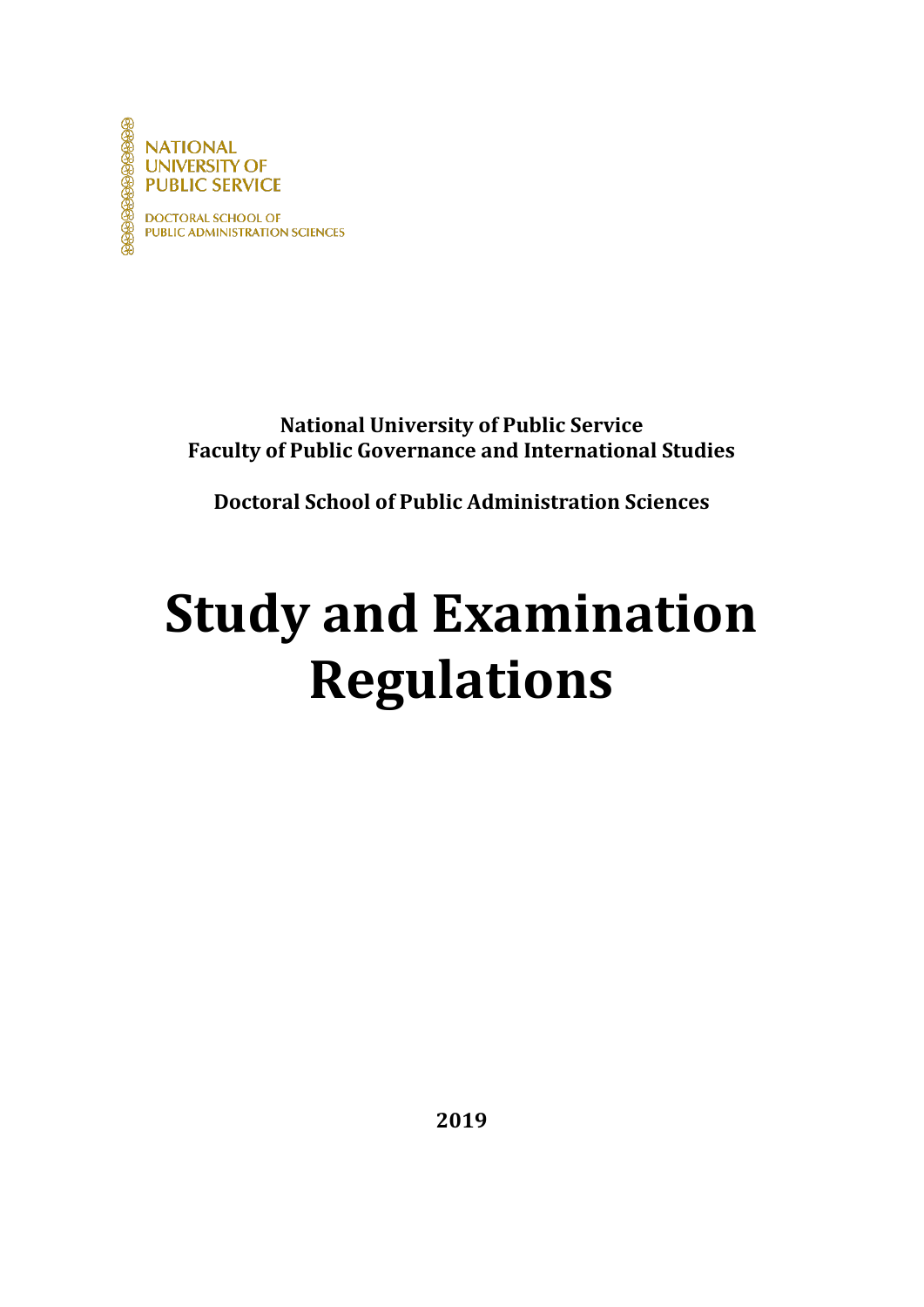The Senate of the National University of Public Service, pursuant to Section 20. Paragraph 1(c) on the Doctoral and Habilitation Regulation constitutes the following Study and Examination Regulation of the Doctoral School of Public Administration Sciences hereinafter referred to as DSPAS) of Faculty of Public Governance and International Studies (hereinafter referred to as SER):

## **Article 1 The scope of SER**

SER shall apply to

- *a)* the study and examination of Hungarian students and, unless otherwise provided by a provision of law or international agreement, students of foreign citizenship (hereinafter referred to as PhD student), attending the doctoral programme and the lecturers engaged in the doctoral programme and
- *b)* the study and examination matters of the PhD students.

#### **Article 2 Regulatory background**

SER shall be governed by the following laws and regulations:

- a) Act CCIV of 2011 on national higher education, Act CXXXII of 2011
- b) Act CXXXII of 2011 on the National University of Public Service and on Higher Education in Public Administration, Law Enforcement and Military
- c) the Government Decree No. 387/2012 (XII.19) on doctoral schools, doctoral procedure and habilitation,
- d) the Government Decree No. 423/2012 (XII.29) on higher education admission procedure
- e) the Study and Examination Regulations of the National University of Public Service (hereinafter referred to as NUPS SER)
- f) the Doctoral and Habilitation Regulations of the National University of Public Service (hereinafter referred to as DHR)
- g) the Curriculum and Operational Rules of the Doctoral School of Public Administration Sciences

#### **Article 3 The language of the doctoral training**

The language of the doctoral training is Hungarian and English. In the syllabus of the English programme – unless otherwise provided by the provision of the Curriculum – shall not divert from the Hungarian training. Regarding the English training, the lecturers of the subjects and the designated supervisors can be individuals with a PhD who are able to give a lecture in the given language.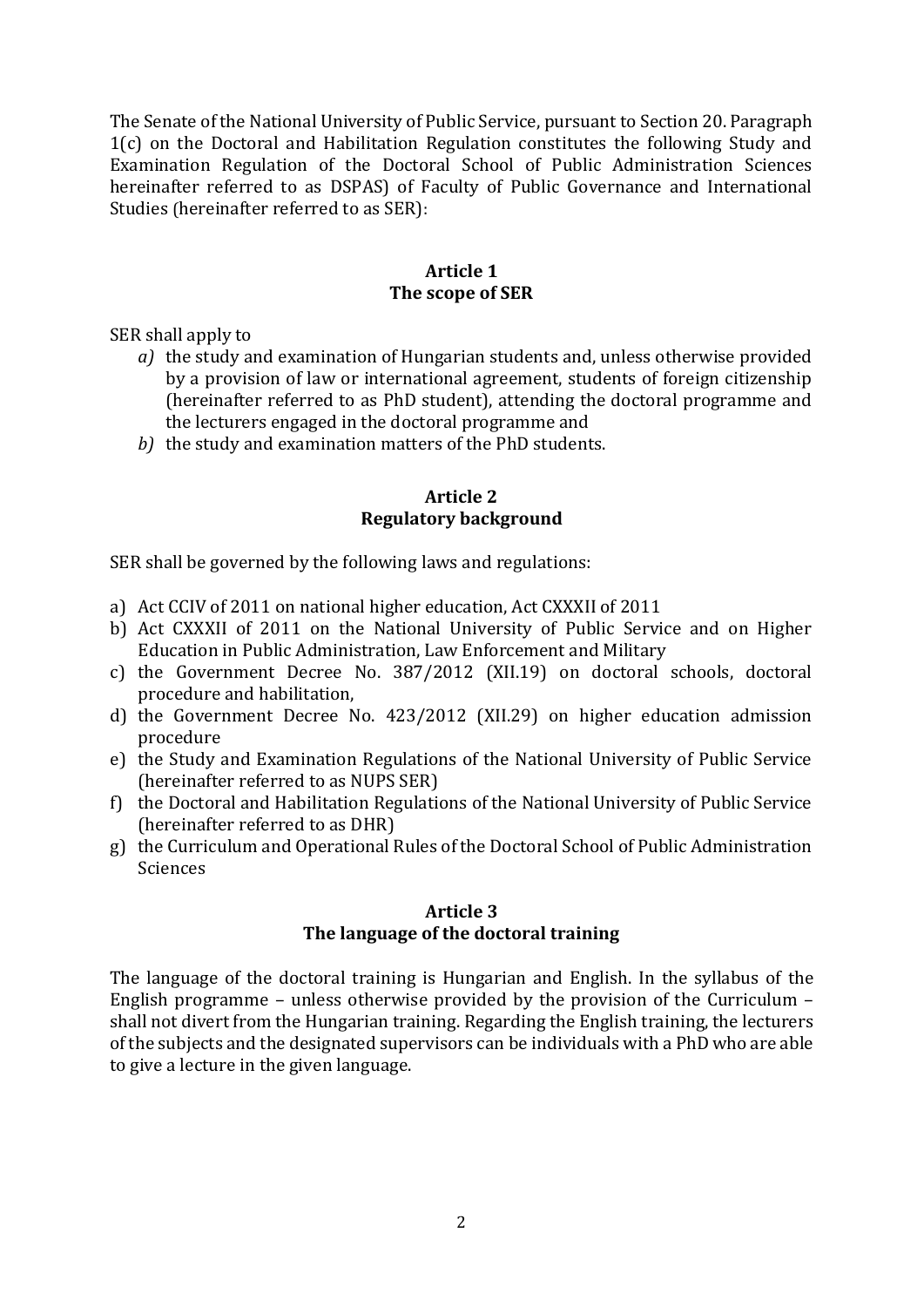# **Article 4 PhD students' enrolment and registration by semester**

(1) The newly admitted PhD student shall be enrolled in person at the DSPAS Secretariat during the registration period.

(2) The PhD student shall register in the Neptun Education System (hereinafter referred to as Neptun) from the second semester of his/her studies, during the registration period, at the same time he/she declares whether he/she continues his/her studies or temporarily interrupts his/her student status. If the PhD student fails to register during the registration period through his/her own fault, he/she shall pay a late registration surcharge. In case of continuing the training, the PhD student attending self-financed training shall provide the proof of the training cost payment simultaneously with the registration. Failing that, the DSPAS Secretariat will passivate the semester on the first day of the term.

(3) The student status is temporarily interrupted according to Article 32 of NUPS SER. The claim of temporary interruption shall be presented to the doctoral school

- *a)* until August 31, regarding the autumn semester;
- *b)* until January 31, regarding the spring semester.

(4) DSPAS may authorise the temporary interruption of the student status maximum three times, for a total of four semesters. At the request of the PhD student, the temporary interruption of the student status can be authorised by the head of the DSPAS according to Article 32 of NUPS SER.

(5) During the temporary interruption the PhD student may carry out data collection, scientific research, may publicise and participate in scientific conferences and applications. Credits for the activities done during the temporary interruption will be granted to the PhD student in the first active semester following the interruption.

(6) The PhD student has a continuous student status even if he/she attends a partial training at a foreign or Hungarian university for a longer period of time, on condition that he/she fully completes the part assignments agreed with the supervisor that can be evaluated with credit points.

# **Article 5 Organised training**

(1)In the framework of organised training, PhD students shall attend contact lessons, consult the supervisor individually or in groups, and may carry out scientific research, publication activities and give lectures in undergraduate training. The development of PhD students' teaching and research skills is part of the organised training.

(2) Part-time PhD students may pursue educational activities at any higher education institution. The PhD student shall present the official certificate of his/her educational activities at another institution to the supervisor and the head of the research field.

(3) The credit record is maintained by the DSPAS coordinator.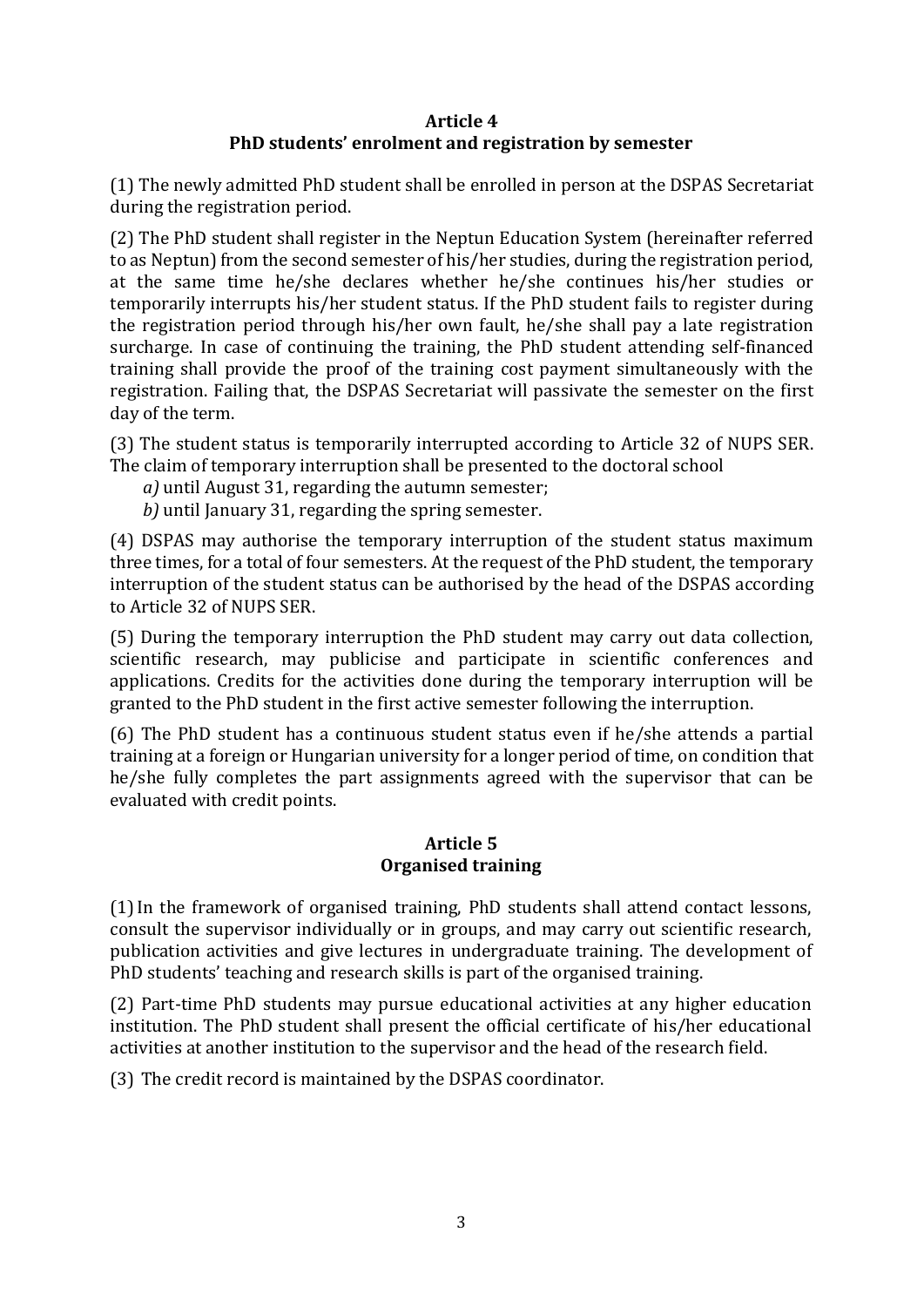# **Article 6 Individual training**

(1) Based on the academic achievement and research results prior to admission, the Doctoral Council of Science (hereinafter referred to as DCS) may recognize credit points for the PhD student attending individual training according to Article 36(3) of DHR.

(2) The recognition of academic achievement is based on previous doctoral courses.

(3) The recognition of research results (scientific research) is based on the PhD student's publications and conference presentations as specified in the Curriculum.

(4) Maximum two of the core subjects specified in the Curriculum can be recognised.

(5) Attending the contact lessons is not mandatory but recommended for PhD students in individual training.

## **Article 7 Individual preparation**

(1) After completing the comprehensive examination, based on the results of the credit recognition process, the individual PhD student shall obtain the missing credits required for the completion of the absolutory in the research and dissertation phase, through scientific research.

(2) The individual PhD student shall also participate in the semester research forums organised by DSPAS.

# **Article 8 Training and other costs**

(1) The amount of cost to be paid is defined according to the Rector's order in force.

(2) The PhD student paying the cost shall provide the proof of payment on the day of enrolment.

(3) The allowance of payment and the surcharges are included in the Rules of Reimbursements and Benefits for Students.

# **Article 9 Credit allocation**

(1) The doctoral training consists of two phases, each of four semesters. In the first four active semesters, an average of 30 credits, but at least 21 credits per semester are required.

(2) The termination of the student status of the PhD student who has not received at least 42 credits in two consecutive active semesters shall be initiated by the DSPAS at the Rector.

(3) A minimum of 240 credits is required during eight active semesters.

(4) For PhD students, the deadline for credits is the last day of the exam period. The course not completed so far can be completed by re-enrolling in the following semester.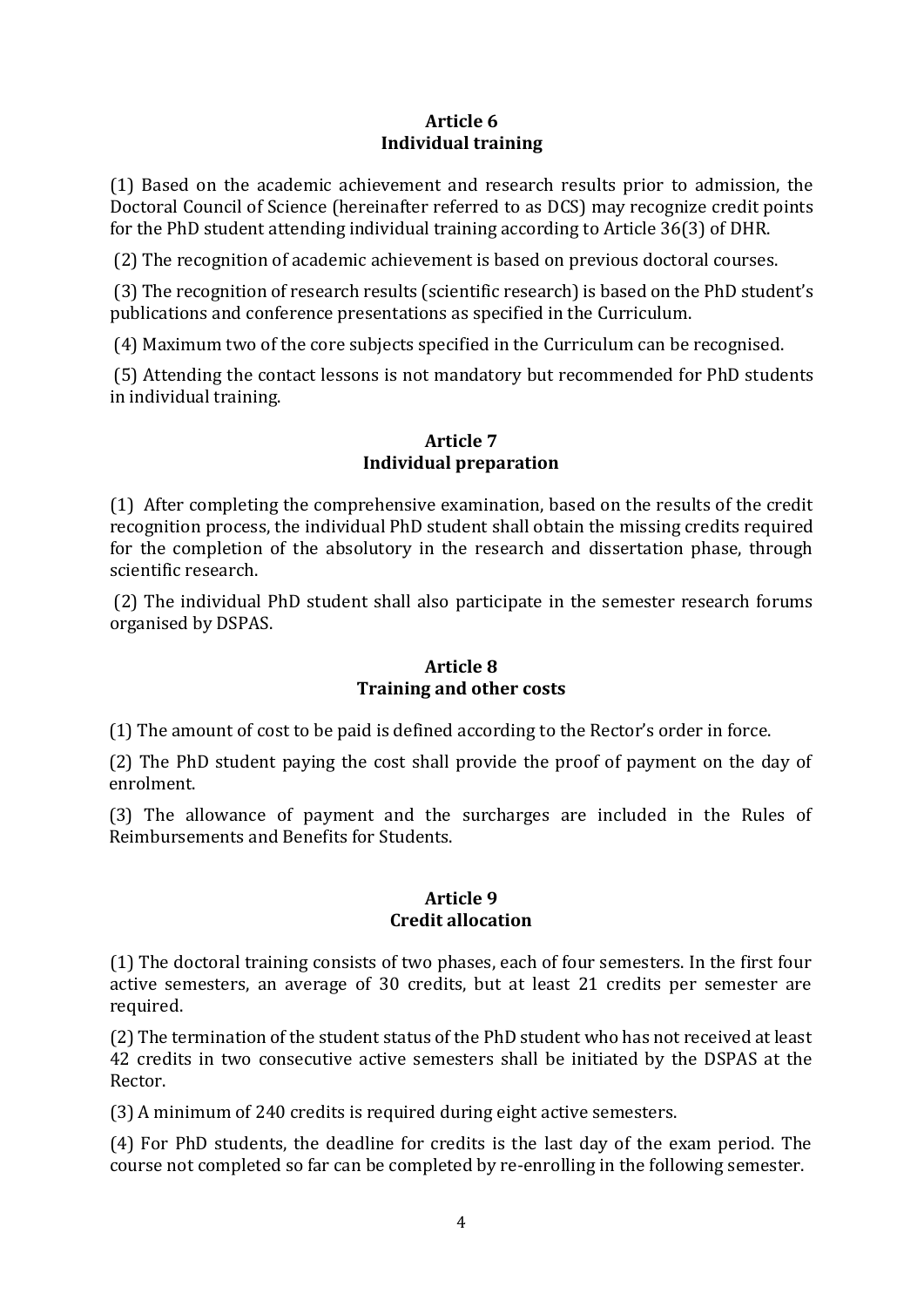#### **Article 10 Recognition of previous research work**

(1) Previous scientific research work shall be recognised on the basis of the admitted PhD student's application. Only publications or conferences with the most credits will be accepted during the review.

(2) The deadline for application is October 1 of the first semester.

#### **Article 11 Changing the research topic**

(1) The research topic can be changed until the last working day of the first month of the third active semester.

(2) Following the change of topic, the PhD student shall meet the comprehensive examination requirements relevant to his/her new research topic.

## **Article 12 Parallel training**

With the permission of the supervisor, the PhD student may take part in parallel training in other doctoral schools. Participation in parallel training shall be reported to the head of the DSPAS. The recognition of the subjects taken, and the research activities done in parallel trainings is decided by the DCS on the recommendation of the supervisor.

# **Article 13 Transfer student, credit recognition**

(1) The PhD student may request the recognition of credits for the subject taken and completed in the doctoral school of another faculty or institution, provided that the subject is relevant to the doctoral student's research topic.

(2) The recognition of credits is decided by the DCS on the recommendation of the supervisor.

(3) If the subject curriculum matches, the substitute subject shall be recognised with the number of credits specified in the DSPAS Curriculum. A compulsory subject specified in the Curriculum cannot be replaced by recognition of credits.

(4) In recognition of the subject, the grade received shall not be changed.

# **Article 14 Examination period and knowledge assessment**

(1) The PhD student attending organised and individual training can take his/her examinations during the examination period specified by NUPS. In cases worthy of special consideration (e.g. staying abroad), upon the PhD student's request – with the permission of the lecturer responsible for the subject – the examination can be taken before the examination period in the given semester.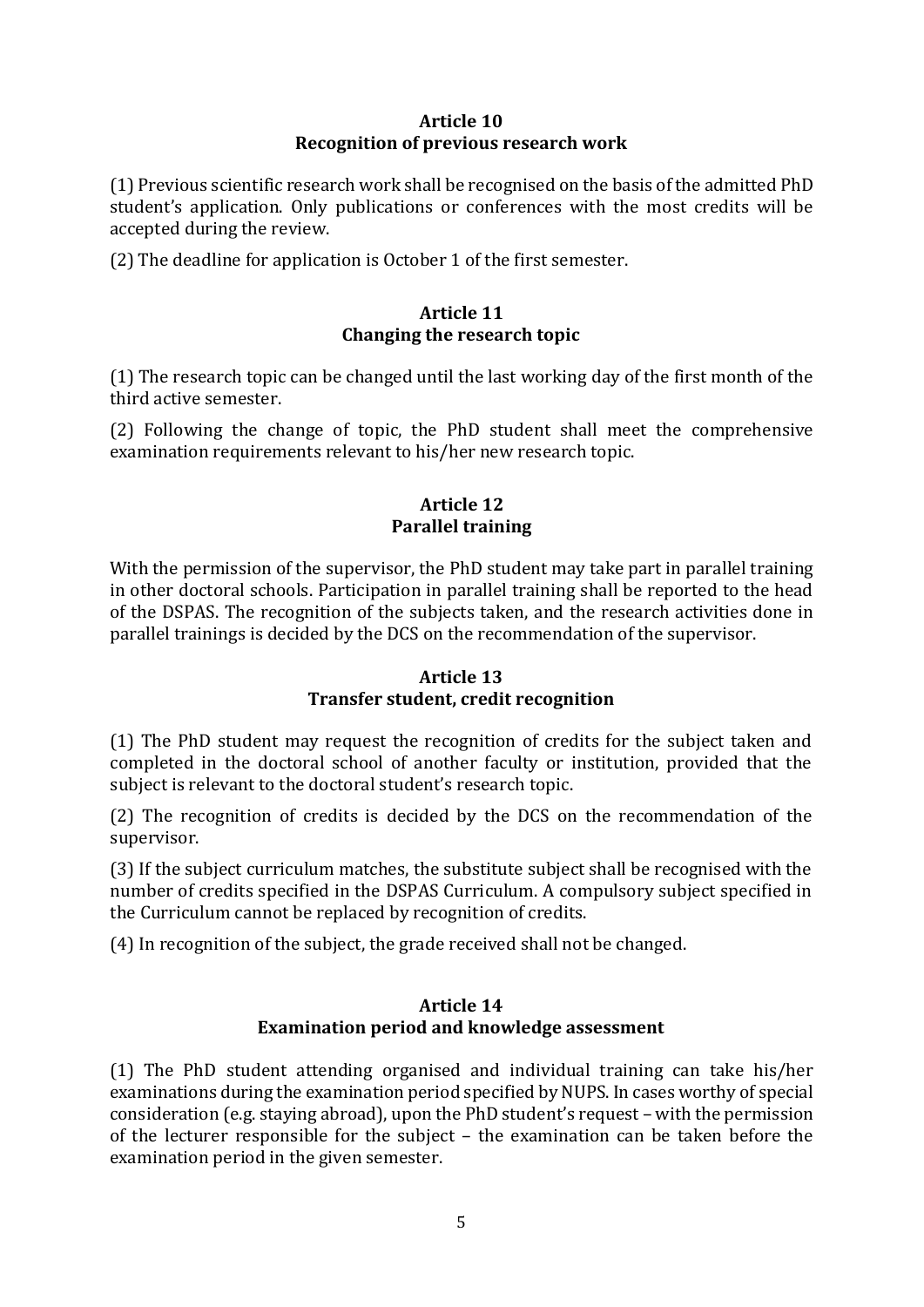(2) A course not completed until the last day of the examination period is possible to reenrol at the next announcement thereof.

(3) Examination course is not announced by the DSPAS.

(4) In case of unsuccessful examinations, the provisions of NUPS SER shall apply.

(5) During the training, the assessment of knowledge acquisition related to certain subjects and the content requirements thereof are recorded in the course data sheet.

(6) In case of a comprehensive examination and courses subject to signature, a two-level knowledge assessment, in case of an end-term examination, a five-level assessment method is applied. In case of an assignment, an offered, five-level assessment method is applied.

# **Article 15 Comprehensive Examination**

(1) Conditions for the application for a comprehensive examination:

- *a)* Obtaining the training credits (at least 50) specified for the training and research phase;
- *b)* Obtaining the minimum research credits (at least 40) specified for the training and research phase;
- *c)* Full completion of the scientific research work specified in the Training Programme for the first four semesters;
- *d)* Submission of a written research documentation of at least 2 author sheets in the format specified by the DSPAS.
- (2) The content of the research documentation:
	- *a)* Summary of the research activity carried out during the 1-4 semesters (at least 0.25 author sheet);
	- *b)* Research plan for the 5-8 semesters (at least 0.25 author sheet);
	- *c)* Partial study in the PhD student's topic (at least 1.5 author sheets).

(3) A previous independent publication by the PhD student can be used in making the partial study.

- (4) During the assessment specified in Article 39(4) of the DHR, the supervisor considers *a)* the candidate's scientific research work;
	- *b)* the progress of the doctoral research so far;
	- *c)* the pursuit of the doctoral research, the possible completion of the dissertation;
	- *d)* the difficulties occurring during the work, the recommendations for development.

(5) The PhD student attaches the research documentation and the supervisor's assessment to his/her application for the examination; failing this, the application for the examination is invalid.

(6) The deadline for the application for the examination is

- *a)* November 15 in the autumn semester;
- *b)* April 15 in the spring semester.

# (7) Parts of the comprehensive examination:

*a)* Compulsory subject: The concept, subject and components of political science; methods for research in the state and public administration;